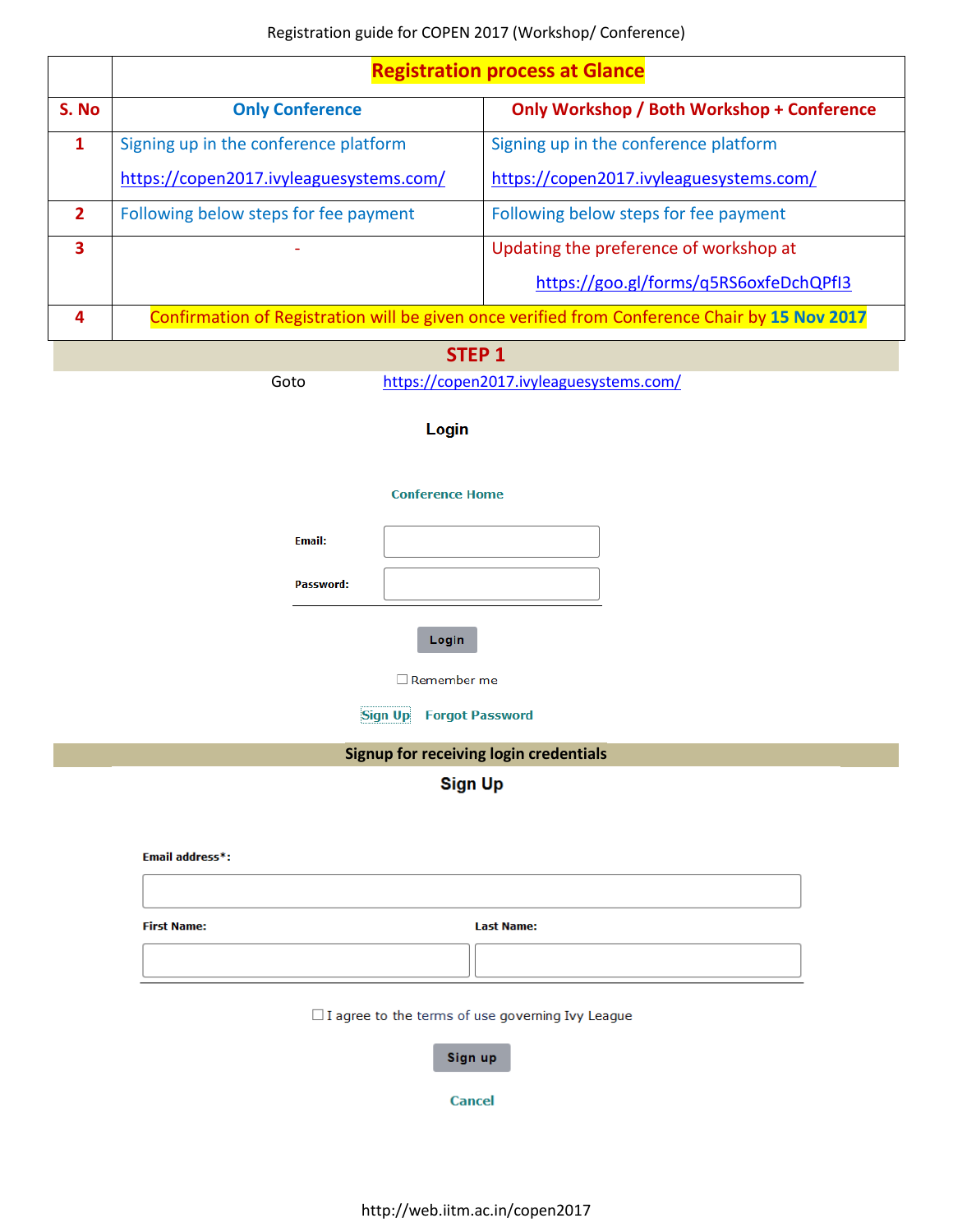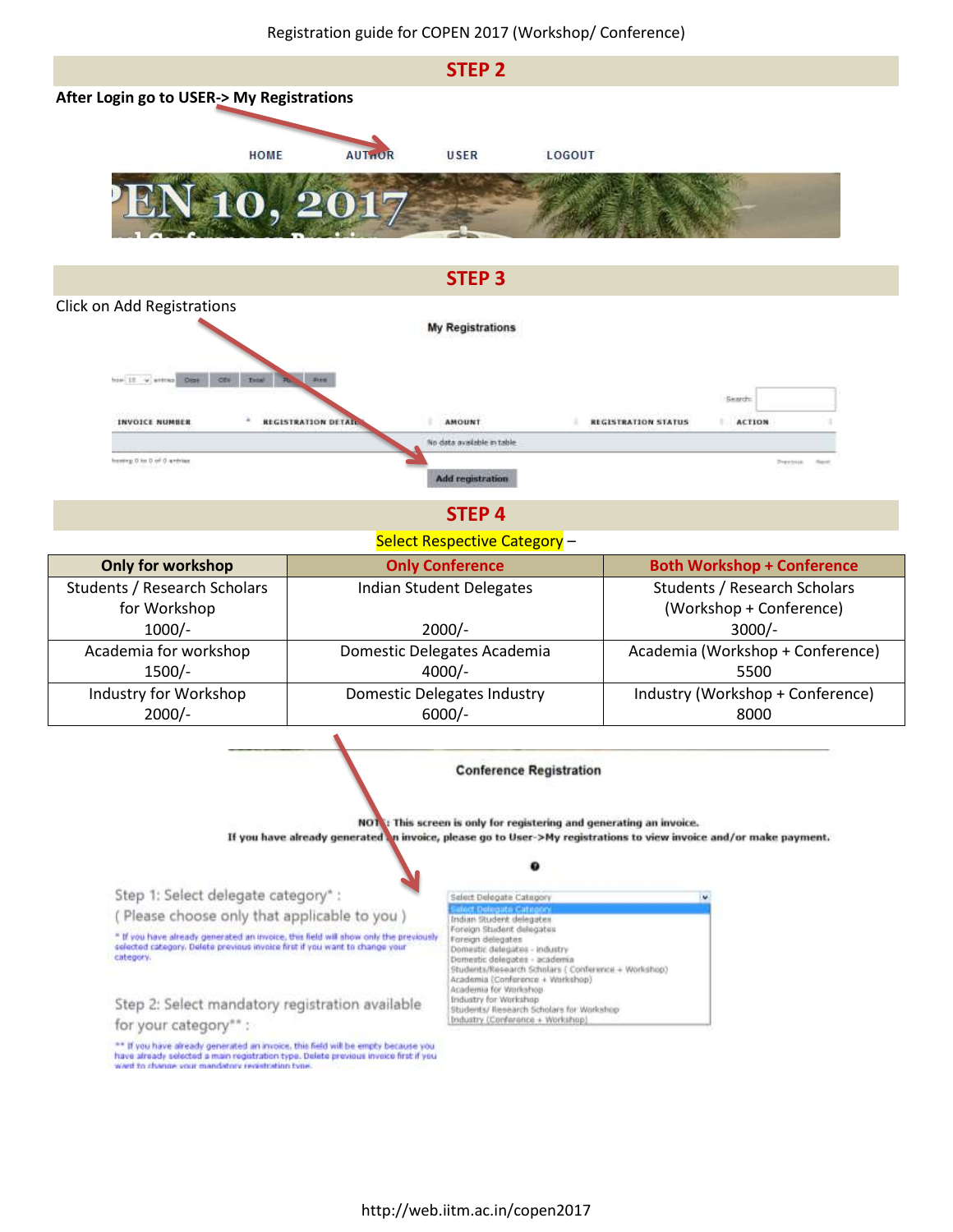#### Registration guide for COPEN 2017 (Workshop/ Conference)



http://web.iitm.ac.in/copen2017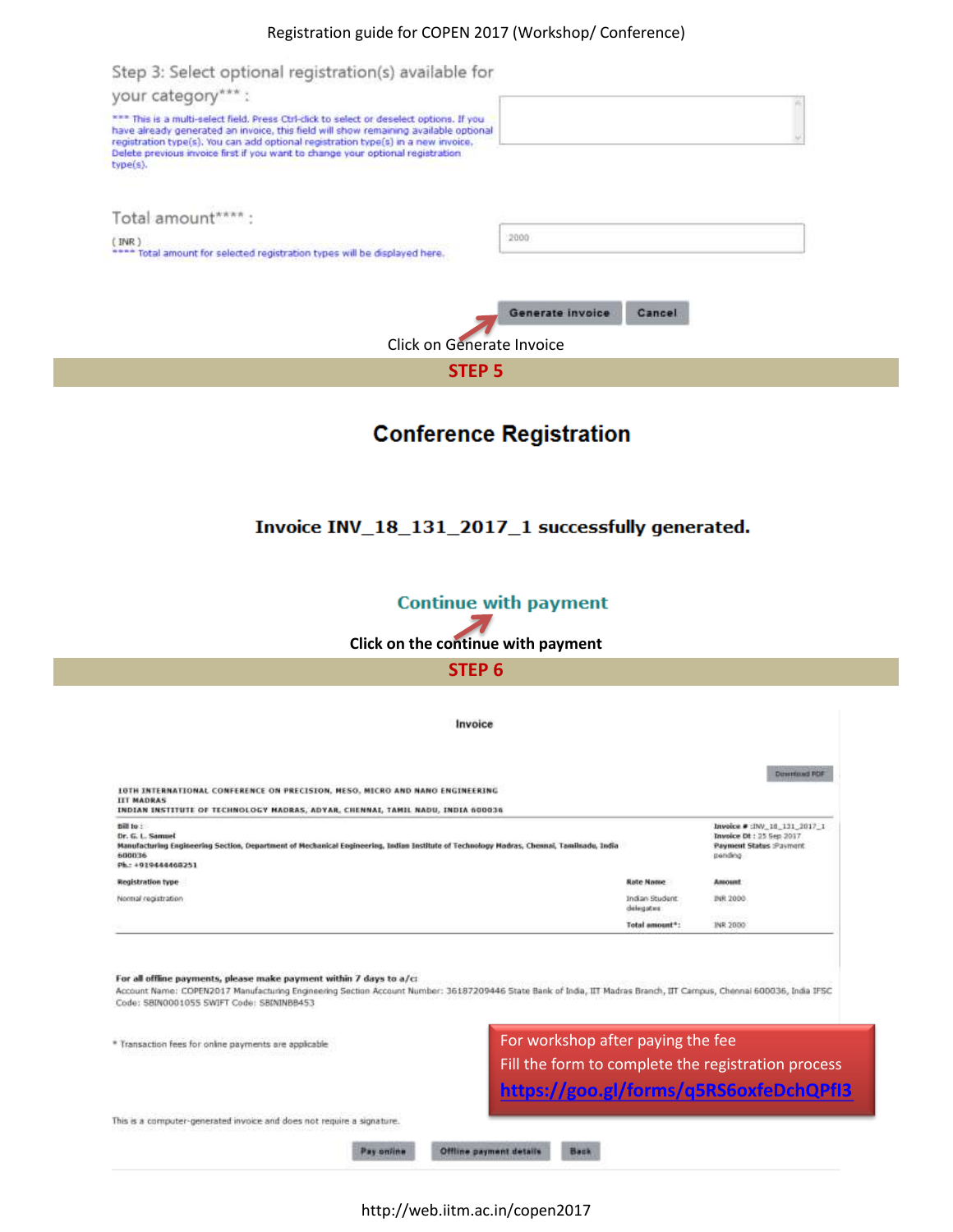**Select Pay online for using online mode of payments through net banking/debit card etc.,**

# **Make Payment**

# Total amount (including transaction charges): INR 2049

| Make payment                                 |  |
|----------------------------------------------|--|
|                                              |  |
| Click here for proceeding further            |  |
| copen201/                                    |  |
| Purpose of Payment                           |  |
| INV_18_131_2017_1                            |  |
| Amount                                       |  |
| ₹2,049                                       |  |
| Pay using UPI and get 50% Cashback*          |  |
| Click here to know more                      |  |
|                                              |  |
| Select a Payment Method                      |  |
| <b>CREDIT CARD</b>                           |  |
| <b>DEBIT CARD</b>                            |  |
|                                              |  |
| <b>NET BANKING</b>                           |  |
|                                              |  |
| <b>WALLETS</b>                               |  |
|                                              |  |
| UPI                                          |  |
| Verified by<br>MasterCard.<br><b>PCI</b> DSS |  |
| SecureCode<br>VISA                           |  |

**Select Offline payment details to upload the paid particulars**